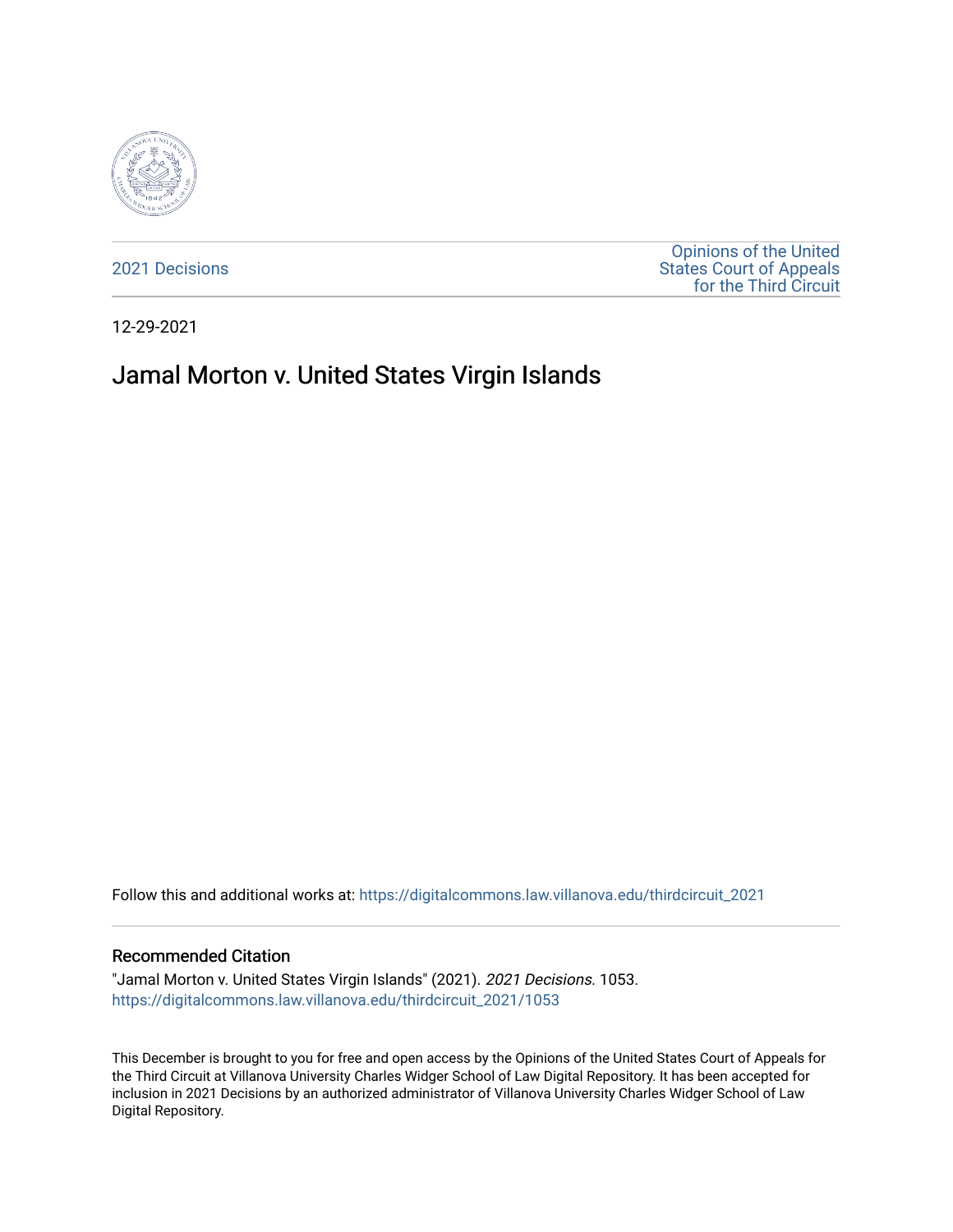### NOT PRECEDENTIAL

## UNITED STATES COURT OF APPEALS FOR THE THIRD CIRCUIT

No. 21-1292 \_\_\_\_\_\_\_\_\_\_\_\_\_\_\_\_\_\_\_\_\_\_\_

\_\_\_\_\_\_\_\_\_\_\_\_\_\_\_\_\_\_\_\_\_\_\_

JAMAL MORTON, Appellant

v.

UNITED STATES VIRGIN ISLANDS; ALBERT BRYAN, JR.; JOEL A. LEE; KIRK CALLWOOD, SR.; CLARINA MODEST ELLIOT

\_\_\_\_\_\_\_\_\_\_\_\_\_\_\_\_\_\_\_\_\_\_\_

On Appeal from the District Court of the Virgin Islands District Court No. 3-20-cv-00109 District Judge: Honorable Robert A. Molloy

Argued December 8, 2021

\_\_\_\_\_\_\_\_\_\_\_\_\_\_\_\_\_\_\_\_\_\_\_\_\_\_

Before: McKEE, RESTREPO, and SMITH, *Circuit Judges*

(Filed: December 29, 2021)

Joseph A. DiRuzzo, III Daniel M. Lader [ARGUED] DiRuzzo & Company 401 East Las Olas Boulevard Suite 1400 Fort Lauderdale, FL 33301  *Counsel for Appellant*

Kenneth Case [ARGUED]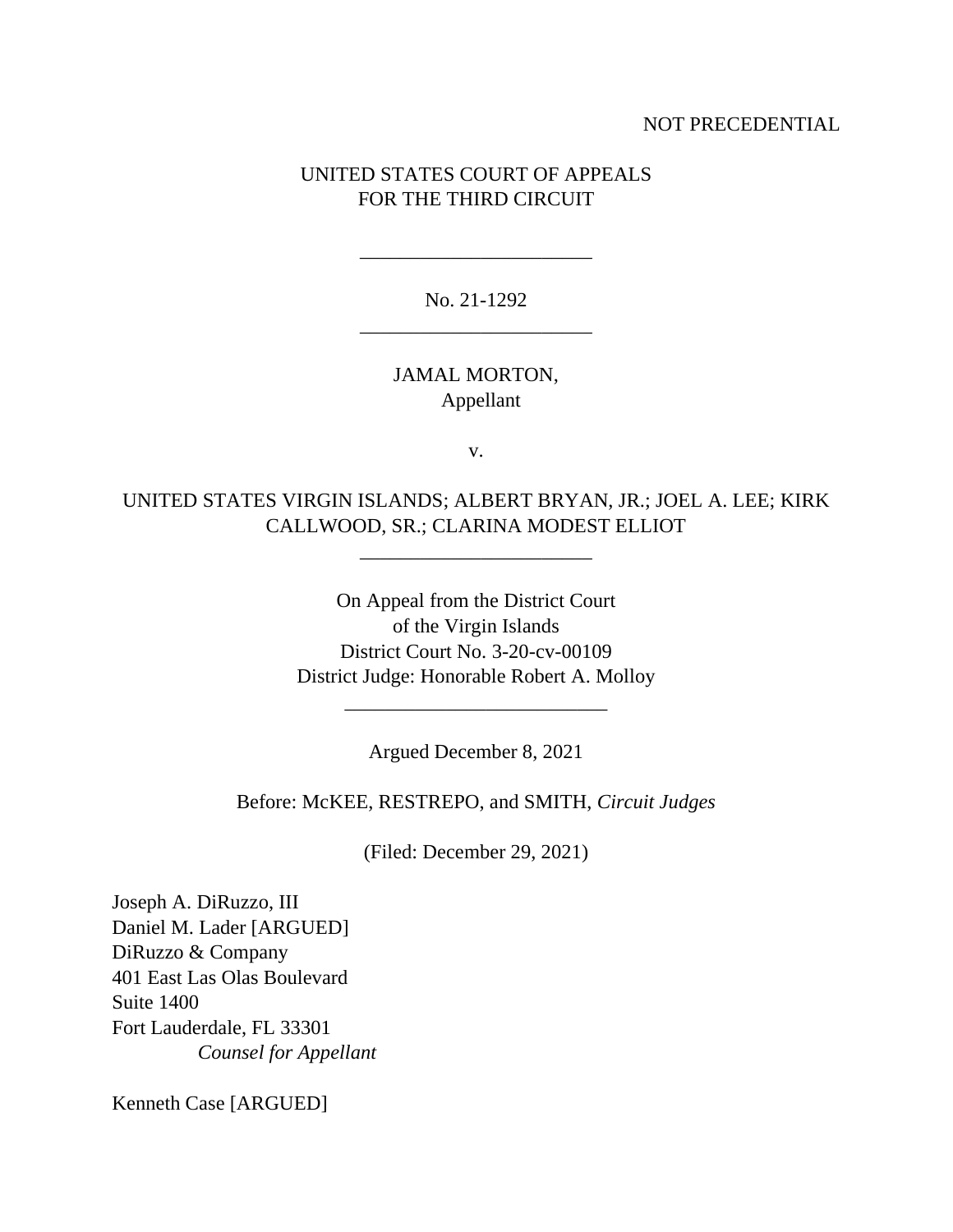United States Department of Justice 3438 Kronprindsens Gade GERS Building, 2nd Floor St. Thomas, VI 00802 *Counsel for Appellees*

## OPINION\* \_\_\_\_\_\_\_\_\_\_\_\_\_\_\_\_\_\_\_\_\_\_\_\_\_\_

\_\_\_\_\_\_\_\_\_\_\_\_\_\_\_\_\_\_\_\_\_\_\_\_\_\_

SMITH, *Circuit Judge*.

Jamal Morton appeals the District Court's dismissal, on Article III standing grounds, of his putative class action challenging the Virgin Islands' refusal to issue COVID-19 stimulus payments to incarcerated individuals. Because the District Court erred in applying a failure-to-state-a-claim analysis to the question of whether Morton had Article III standing to bring his claims, we will vacate the District Court's dismissal order and remand for further proceedings consistent with this opinion.

I

The Coronavirus Aid, Relief, and Economic Security ("CARES") Act, Pub. L. 116- 136, 134 Stat. 281 (2020), provided emergency financial assistance to Americans during the early days of the COVID-19 pandemic through what are commonly referred to as economic impact payments ("EIPs"). EIPs are premised on a legal fiction that individuals are entitled to refunds of taxes they never owed. *Scholl v. Mnuchin*, 494 F. Supp. 3d 661,

<sup>\*</sup> This disposition is not an opinion of the full Court and pursuant to I.O.P. 5.7 does not constitute binding precedent.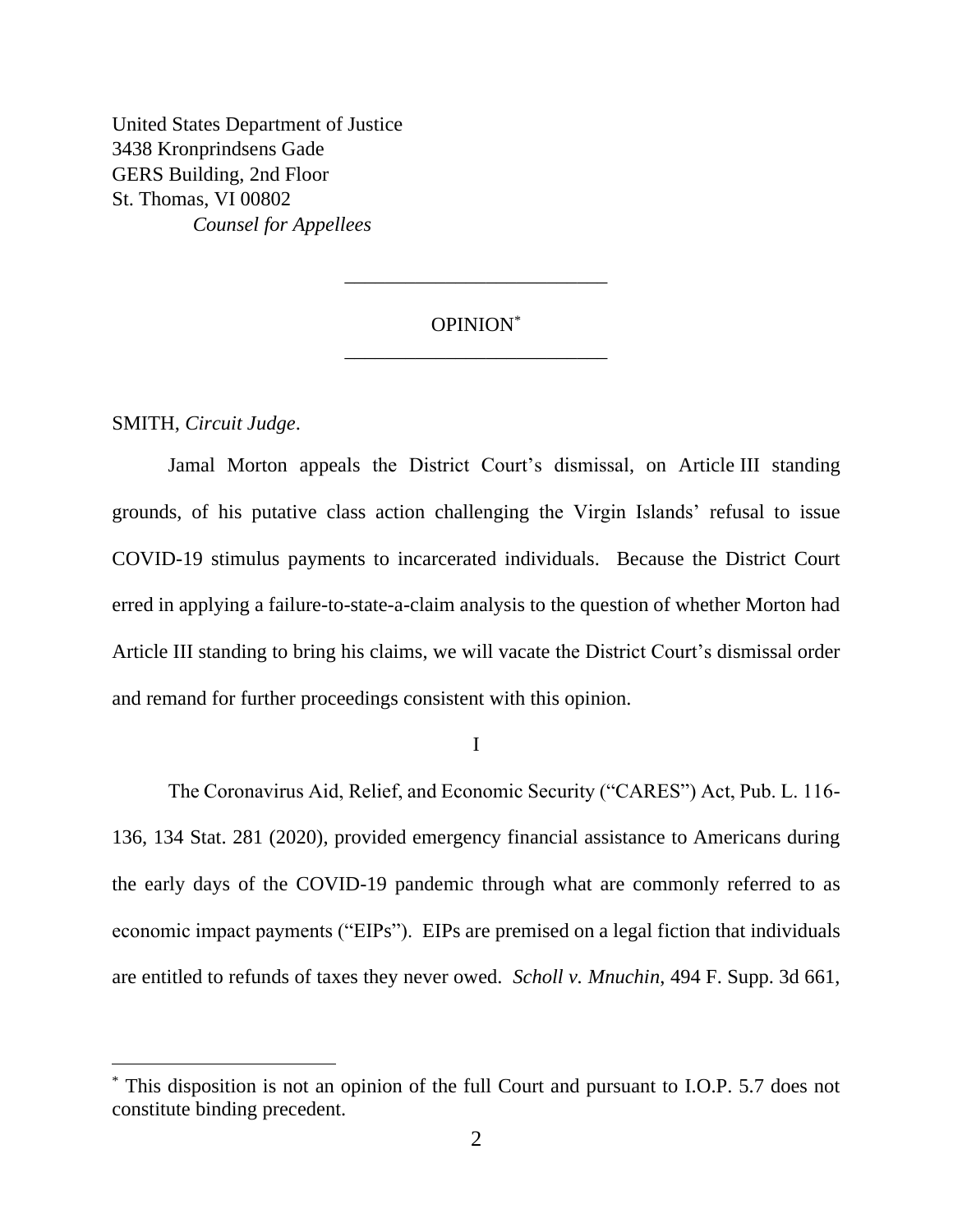687 (N.D. Cal. 2020). The CARES Act provides that EIPs are payable to "eligible individuals." 26 U.S.C. § 6428(d). It is undisputed that Morton meets the statutory definition of an "eligible individual."

Morton's action follows the relief granted to a class of incarcerated individuals in *Scholl v. Mnuchin*. There, a federal district court read the CARES Act's definition of "eligible individual" as plainly including incarcerated individuals. 494 F. Supp. 3d at 689. Accordingly, it enjoined the IRS from withholding EIPs from members of the plaintiff class on the "sole basis of their incarcerated status." *Id.* at 691–93. The *Scholl* class included only incarcerated individuals "in the United States," *Scholl v. Mnuchin*, No. 20-cv-05309, Dkt. 62, 2020 WL 5877674, at \*7 (N.D. Cal. Oct. 2, 2020), which excludes incarcerated individuals in the Virgin Islands. $<sup>1</sup>$ </sup>

Morton, who is incarcerated in the Virgin Islands, subsequently sued the Virgin Islands and several of its government officials. He alleged that the Virgin Islands shared the IRS's previous policy of declining to issue EIPs to incarcerated individuals. Seeking a mix of monetary and equitable relief on a class-wide basis, Morton brought three causes of action: (1) a tax refund claim pursuant to 26 U.S.C. § 7422; (2) a Fourteenth Amendment Equal Protection claim pursuant to 42 U.S.C. § 1983; and (3) a Virgin Islands administrative procedure claim pursuant to 3 V.I.C. § 911 *et seq.*

<sup>&</sup>lt;sup>1</sup> The Internal Revenue Code defines "United States" as "only the States and the District of Columbia." 26 U.S.C. § 7701(a)(9).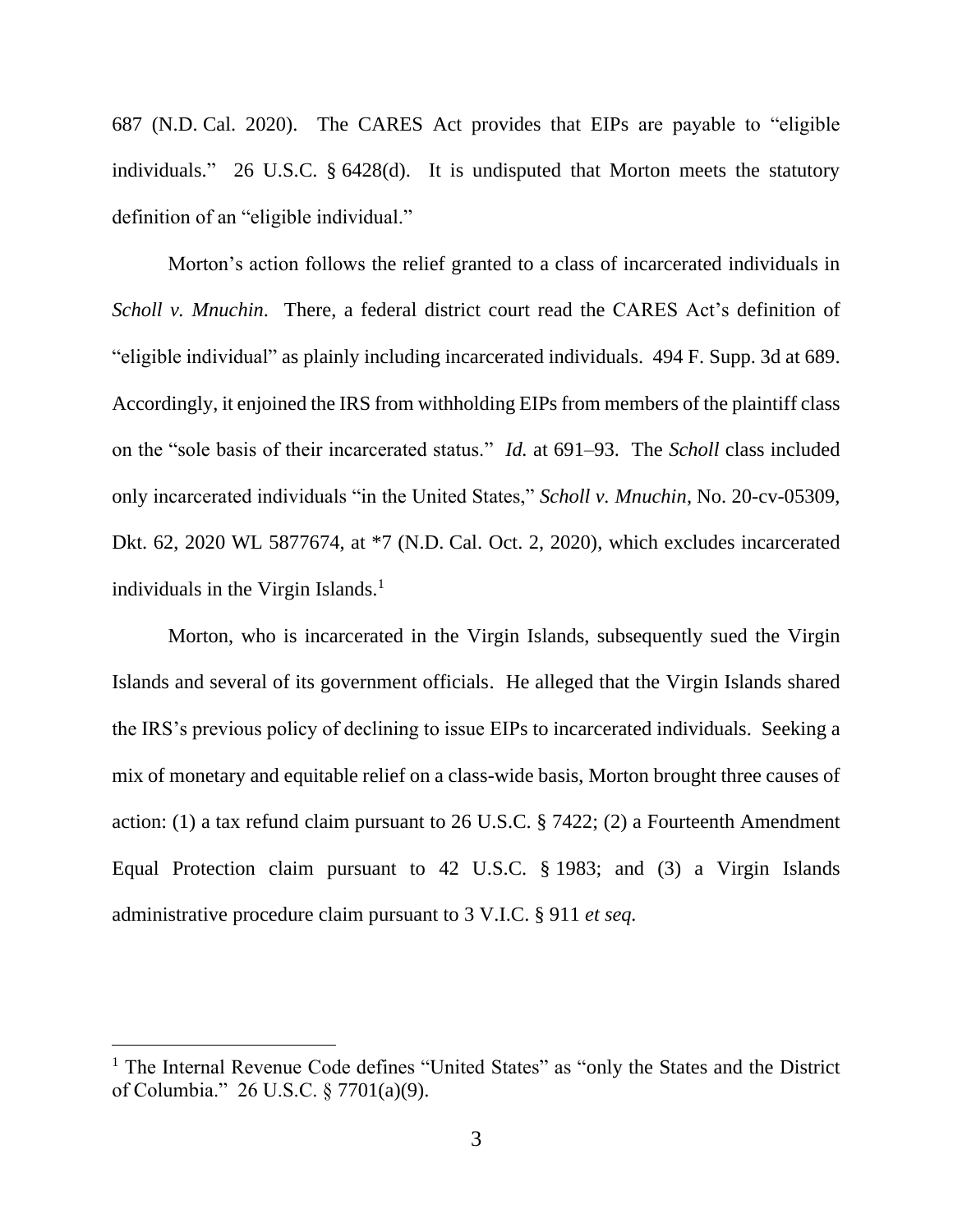Referring to language in the CARES Act that could be read to suggest that filing a tax return is a prerequisite to obtaining an EIP, 26 U.S.C. § 6428(g)(2), Morton also alleged that filing a tax return would have been futile in light of the Virgin Islands' alleged policy of refusing to pay EIPs to incarcerated individuals. His futility argument notwithstanding, Morton submitted a tax return after filing his class complaint. Morton did not amend his complaint to note that he had filed a tax return.

During the litigation, the Virgin Islands revealed that it did in fact have a policy against paying EIPs to incarcerated individuals. It later reversed course on its policy, representing to the District Court that it would issue EIPs to all qualifying individuals who had filed tax returns with the Virgin Islands, even if they were incarcerated. The parties did not litigate Article III mootness before the District Court. And further, the record does not establish whether Morton received an EIP.

Even though the Virgin Islands conceded that it would have refused to issue an EIP to Morton solely on the basis of his incarcerated status, the District Court concluded that Morton lacked Article III standing because he had not submitted a tax return before filing suit. It did so because it read the CARES Act as requiring Morton to file a tax return. *Morton v. U.S. Virgin Islands*, No. 3-20-cv-00109, 2020 WL 7872630, at \*5–\*8 (D.V.I. Dec. 31, 2020).

The District Court dismissed all three of Morton's claims on the Virgin Islands' factual challenge to Morton's standing. *Id.* at \*1. Morton's timely appeal followed.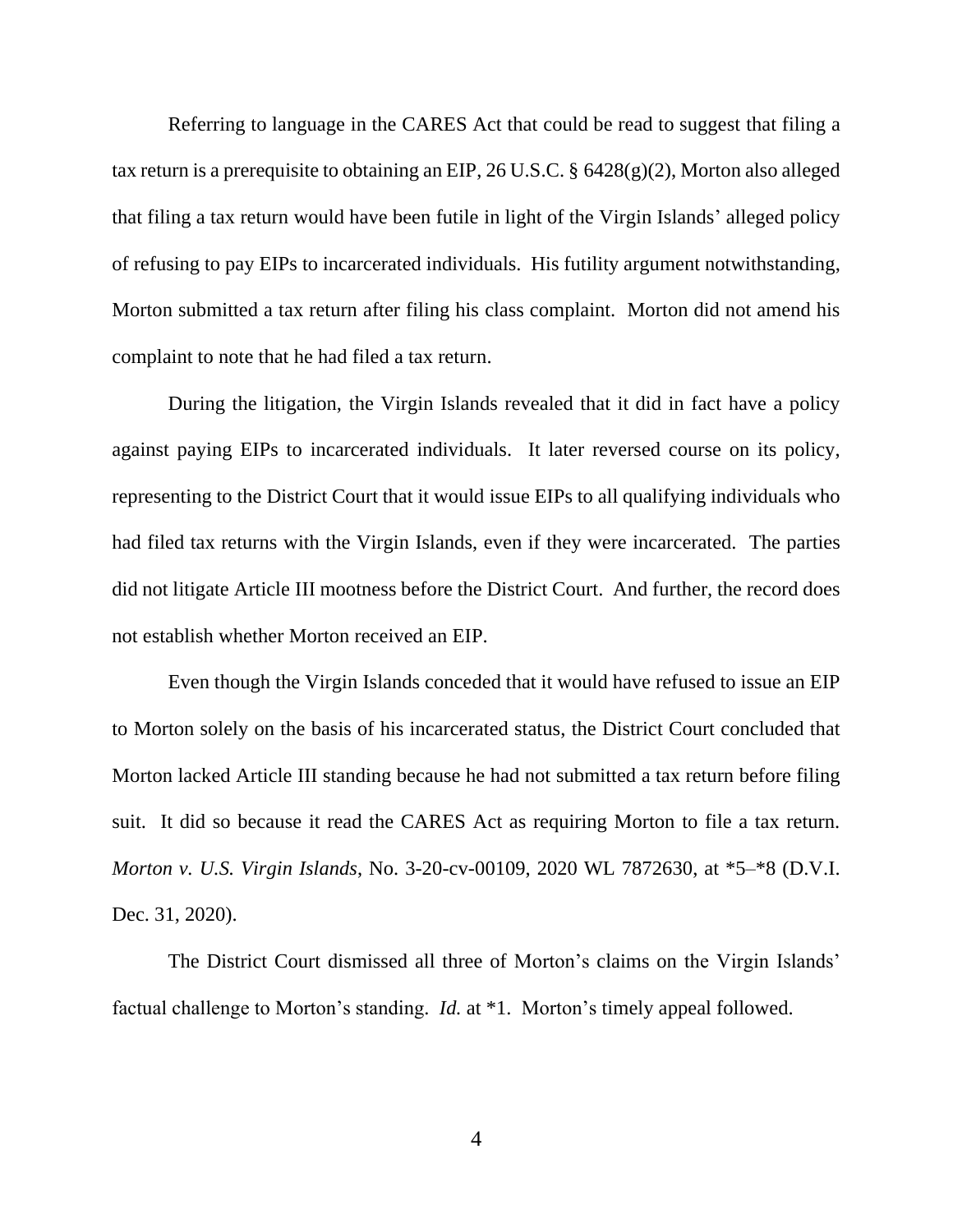On appeal, the Virgin Islands argues that Morton's action is non-justiciable: (a) because Morton lacked standing due to his failure to file a tax return before suing, as the District Court concluded, or (b) because his action is moot in light of the Virgin Islands' decision to issue EIP to incarcerated individuals. We disagree.<sup>2</sup>

*Morton had standing to bring his claims.* To establish Article III standing, Morton must have "(1) suffered an injury in fact, (2) that is fairly traceable to the challenged conduct of the defendant, and (3) that is likely to be redressed by a favorable judicial decision." *Thorne v. Pep Boys Manny Moe & Jack Inc.*, 980 F.3d 879, 885 (3d Cir. 2020) (quoting *Spokeo v. Robins*, 578 U.S. 330, 338 (2016)). Morton has met all three elements for each of his three claims.<sup>3</sup>

Morton established injury in fact for his claims because he demonstrated that the Virgin Islands would have refused to issue him an EIP because of his status as an

<sup>&</sup>lt;sup>2</sup> The District Court had jurisdiction over this dispute pursuant to 48 U.S.C. § 1612(a) and 28 U.S.C. §§ 1331, 1367(a). We have jurisdiction to review the District Court's final order of dismissal pursuant to 28 U.S.C. § 1291.

We exercise plenary review over Rule 12(b)(1) dismissals for lack of Article III standing. In re *Schering Plough Corp. Intron/Temodar Consumer Class Action*, 678 F.3d 235, 243 (3d Cir. 2012). In reviewing a district court's dismissal pursuant to a factual attack on standing, we may weigh and consider evidence outside of the pleadings. *Const. Party of Pa. v. Aichele*, 757 F.3d 347, 358 (3d Cir. 2014).

<sup>&</sup>lt;sup>3</sup> We limit our analysis to Morton's standing because he is the proposed class representative, *Mielo v. Steak 'n Shake Operations, Inc.*, 897 F.3d 467, 478 (3d Cir. 2018), and we examine whether Morton has established standing for "each claim he seeks to press." *Long v. SEPTA*, 903 F.3d 312, 323 (3d Cir. 2018).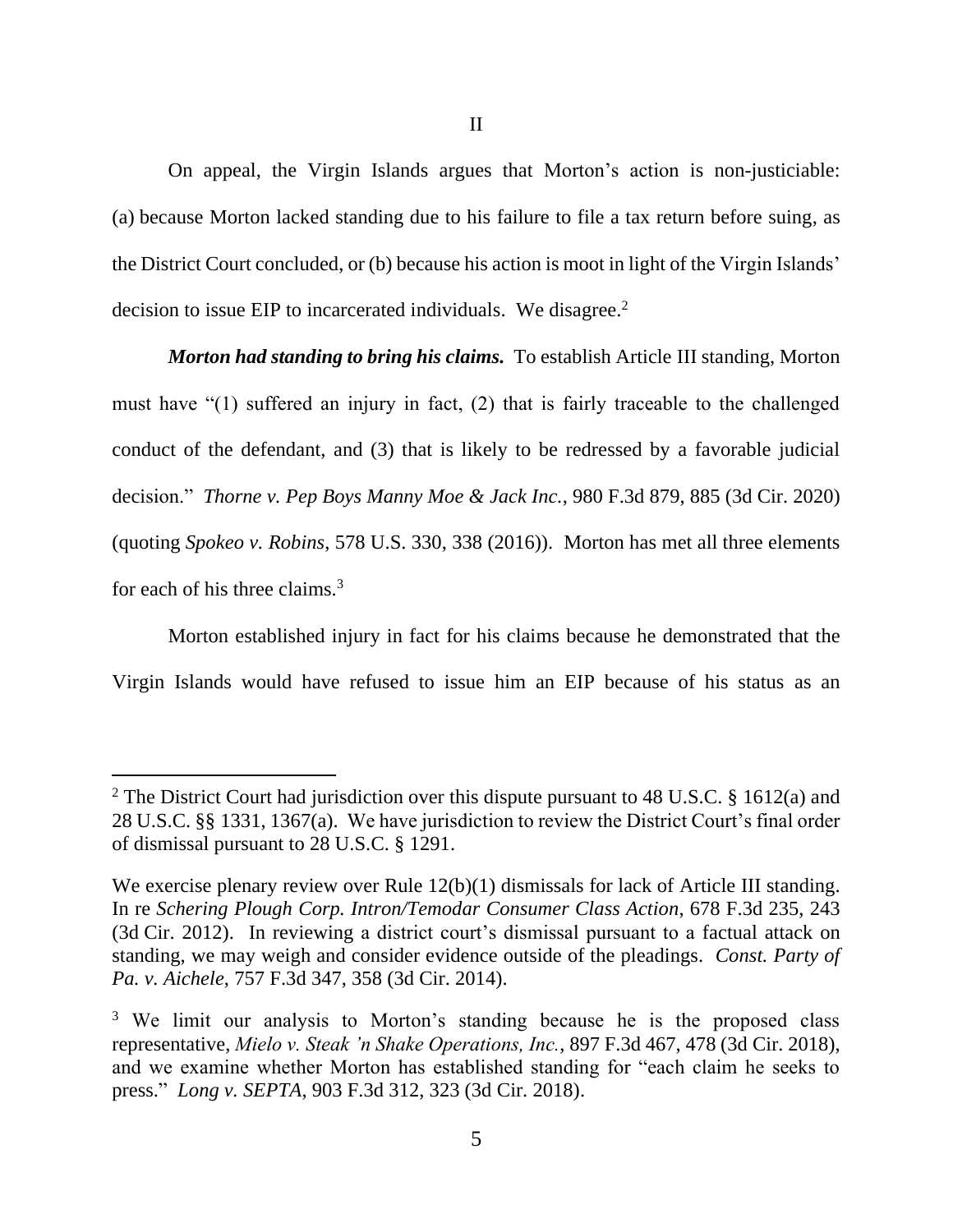incarcerated individual. That alone suffices for Morton's Equal Protection claim, as "denial of equal treatment" itself is injury for Article III standing purposes. *Ne. Fla. Chapter of Associated Gen. Contractors v. City of Jacksonville*, 508 U.S. 656, 666 (1993); *Hassan v. City of N.Y.*, 804 F.3d 277, 290–91 (3d Cir. 2015) (holding that a plaintiff need not even suffer an economic injury to have standing to bring an Equal Protection claim). For the two remaining claims, Morton has shown injury in fact because he established economic injury: denial of an EIP. *Thorne*, 980 F.3d at 886. <sup>4</sup> The other courts that have heard suits seeking EIPs under the CARES Act have similarly concluded that a wrongfully withheld EIP constitutes an injury in fact. *E.g.*, *Scholl*, 494 F. Supp. 3d at 675–77; *Amador v. Mnuchin*, 476 F. Supp. 3d 125, 147–48 (D. Md. 2020).<sup>5</sup>

Morton has also satisfied the remaining two prongs of Article III standing. His injury is directly traceable to the Virgin Islands' refusal to issue EIPs to incarcerated individuals and could be redressed by the equitable and monetary relief he proposes, even if he would not be successful in obtaining them on the merits.

<sup>4</sup> Injury in fact has three additional sub-elements, but claims of financial harm will generally satisfy all three. *Cottrell v. Alcon Lab'ys*, 874 F.3d 154, 163 (3d Cir. 2017).

 $<sup>5</sup>$  In *Golden v. Gov't of the V.I.*, which the Virgin Islands relies on in arguing that Morton</sup> lacks standing, we suggested without holding that filing a tax return *could* be relevant to a plaintiff's standing to seek a stimulus payment. 47 F. App'x 620, 622 n.6 (3d Cir. 2001); *id.* at 622 (holding only that standing cannot be established by stipulation). After all, meeting an administrative requirement is just one way of demonstrating injury in fact. *Ellison v. Am. Bd. of Orthopaedic Surgery*, 11 F.4th 200, 205–06 (3d Cir. 2021) (observing that "apply[ing] formally for a benefit or opportunity" can "lend[] concrete substance and imminence to an injury").